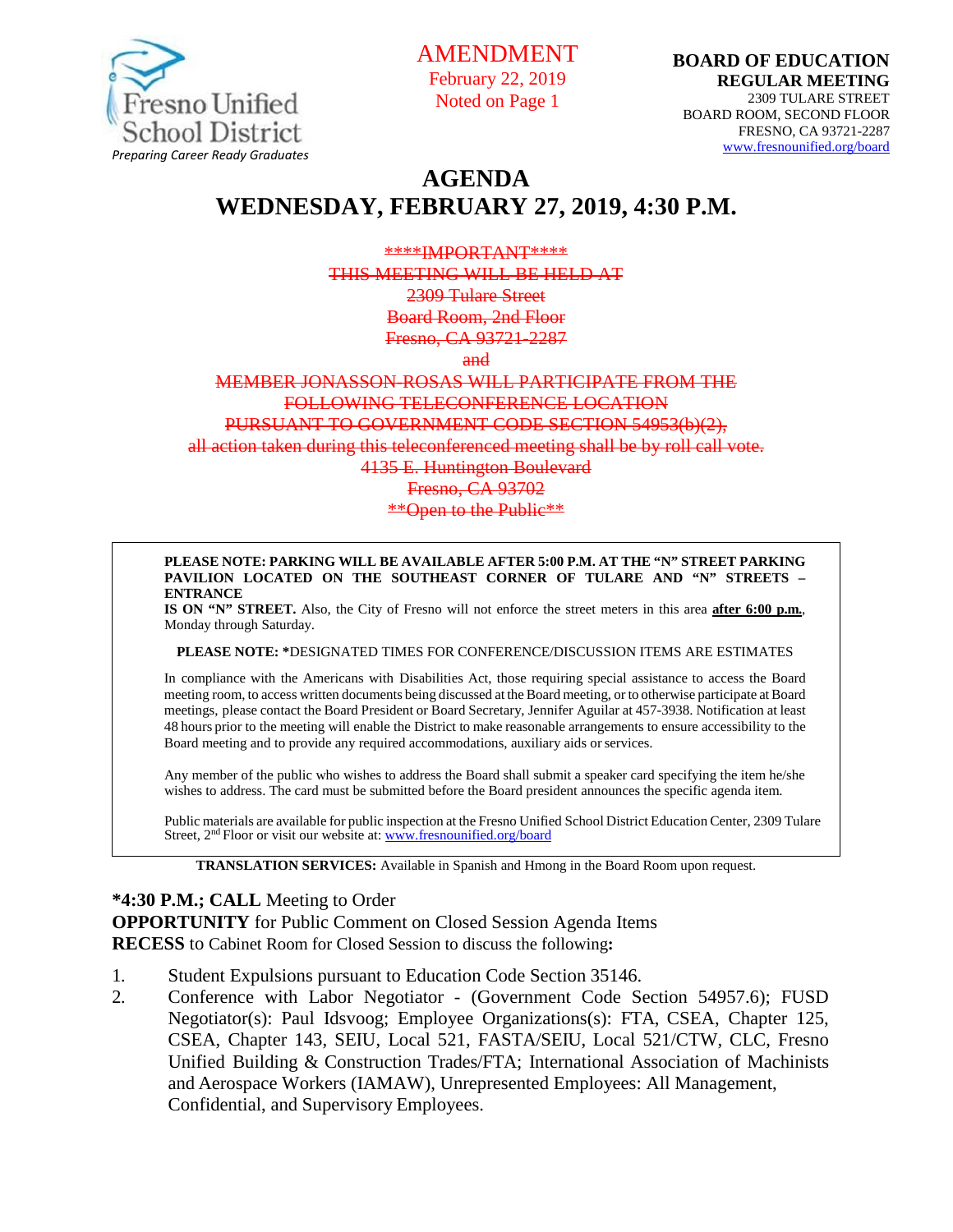## **CLOSED SESSION** - *continued*

- 3. Public Employee Discipline/Dismissal/Release/Reassignment/Resignation.
- 4. Public Employment/Appointment (Government Code Section 54957).<br>
Conference with Legal Counsel Existing Litigation (Government Code
- 5. Conference with Legal Counsel Existing Litigation (Government Code Section 54956.9  $(d)(1)).$ 
	- *a. Minor, by and through his Guardian Ad Litem, Shandra Olson v. Fresno Unified School District, Fresno Superior Court No. 17CECG03456, Claim No. 17-0517- 0171*
- 6. Conference with Legal Counsel Anticipated/Pending/Threatened Litigation (Government Code Section 54956.9(d)(2)).
	- *a. Potential Case: One (1)*
	- *b. Latrice Wallace v. Fresno Unified Workers' Compensation Fresno Unified Case No. 2015-0928*
	- *c. Shane Soto v. Fresno Unified Workers' Compensation Fresno Unified Case No. 2017-0879*

**6:00 P.M., RECONVENE** and report action taken during Closed Session, if any.

## **PLEDGE OF ALLEGIANCE**

Dalia Mondragon a parent that has had a positive impact at Columbia Elementary School will lead the flag salute.

#### **HEAR Reports from Student Board Representatives**

An opportunity is provided to hear comments/reports from Student Board Representatives from Hoover High School. Contact person. Kim Mecum, telephone 457-3731.

## **HEAR Report from Superintendent**

#### **OPPORTUNITY for Public Comment on Consent Agenda Items**

**ALL CONSENT AGENDA** items are considered to be routine bythe Board of Education and will be enacted by one motion. There will be no separate discussion of items unless a Board member so requests, in which event, the item(s) will be considered following approval of the Consent Agenda.

## **A. CONSENT AGENDA**

#### **A-1, APPROVE Personnel List**

Included in the Board binders is the Personnel List, Appendix A, as submitted. The Superintendent recommends approval. Contact person: Paul Idsvoog, telephone 457- 3548.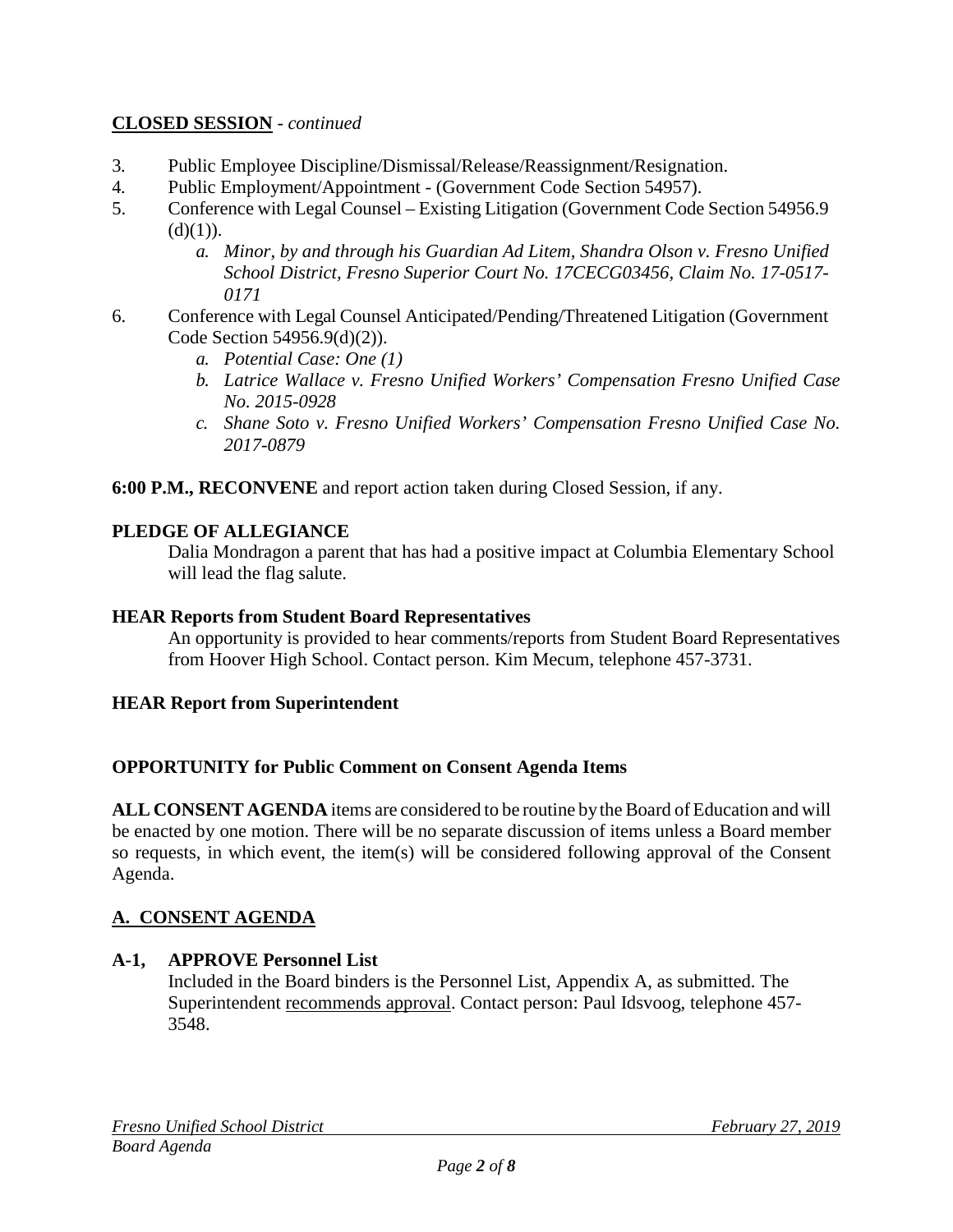#### **A-2, ADOPT Findings of Fact and Recommendations of District Administrative Board**

The Board of Education received and considered the Findings of Fact and Recommendations of District Administrative Panels resulting from hearings on expulsion and readmittance cases conducted during the period since the February 13, 2019 Regular Board meeting. The Superintendent recommends adoption. Contact person: Kim Mecum, telephone 457-3731.

#### **A-3, APPROVE Minutes from Prior Meeting**

Included in the Board binders are the draft minutes for the January 28, 2019 Special Meeting and the January 30, 2019 Regular Meeting. The Superintendent recommends approval. Contact person: Robert G. Nelson, telephone 457-3884.

#### **A-4, ADOPT Resolution Proclaiming March as 2019 Women's History Month**

Included in the Board binders is a resolution proclaiming March 2019 as Women's History Month. Women's History Month is a time to recognize, honor and celebrate the achievements of the American Women. The Superintendent recommends adoption. Contact person: David Chavez, telephone 457-3566.

#### **A-5, ADOPT Variable Term Waiver Request for Rafael Chavez, Sandra Garcia, Marina Nuno, and Patricia Tapia**

Included in the Board binders are Variable Term Waiver requests for Rafael Chavez, Sandra Garcia, Marina Nuno and Patricia Tapia to serve as Dual Immersion Multiple Subject teachers. The Education Code 44225(m) allows the commission to grant waivers to fill in an area deemed hard-to-fill. The Superintendent recommends adoption. Fiscal impact: There is no fiscal impact to the district at this time. Contact person: Paul Idsvoog, telephone 457-3548.

#### **A-6, ADOPT Variable Term Waiver for Career Technical Education Credential Holders**  Included in the Board binders is the communication from Fresno County Superintendent of Schools explaining the recommendation for the Variable Term Waiver for Career Technical Education (CTE) Credential holders. The Commission on Teacher Credentialing (CTC) has stated the Preliminary CTE credential holders (see attached) should be issued a Variable Term Waiver for the English Learner Authorization until the CTE program is completed. The English Learner classes are embedded in the CTE program. Individuals will not have the English Learner authorization stated on their credential document until the CTE program is completed and the clear credential is issued. The Superintendent recommends adoption. Fiscal impact: There is no fiscal impact to the district at this time. Contact person: Paul Idsvoog, telephone 457-3548.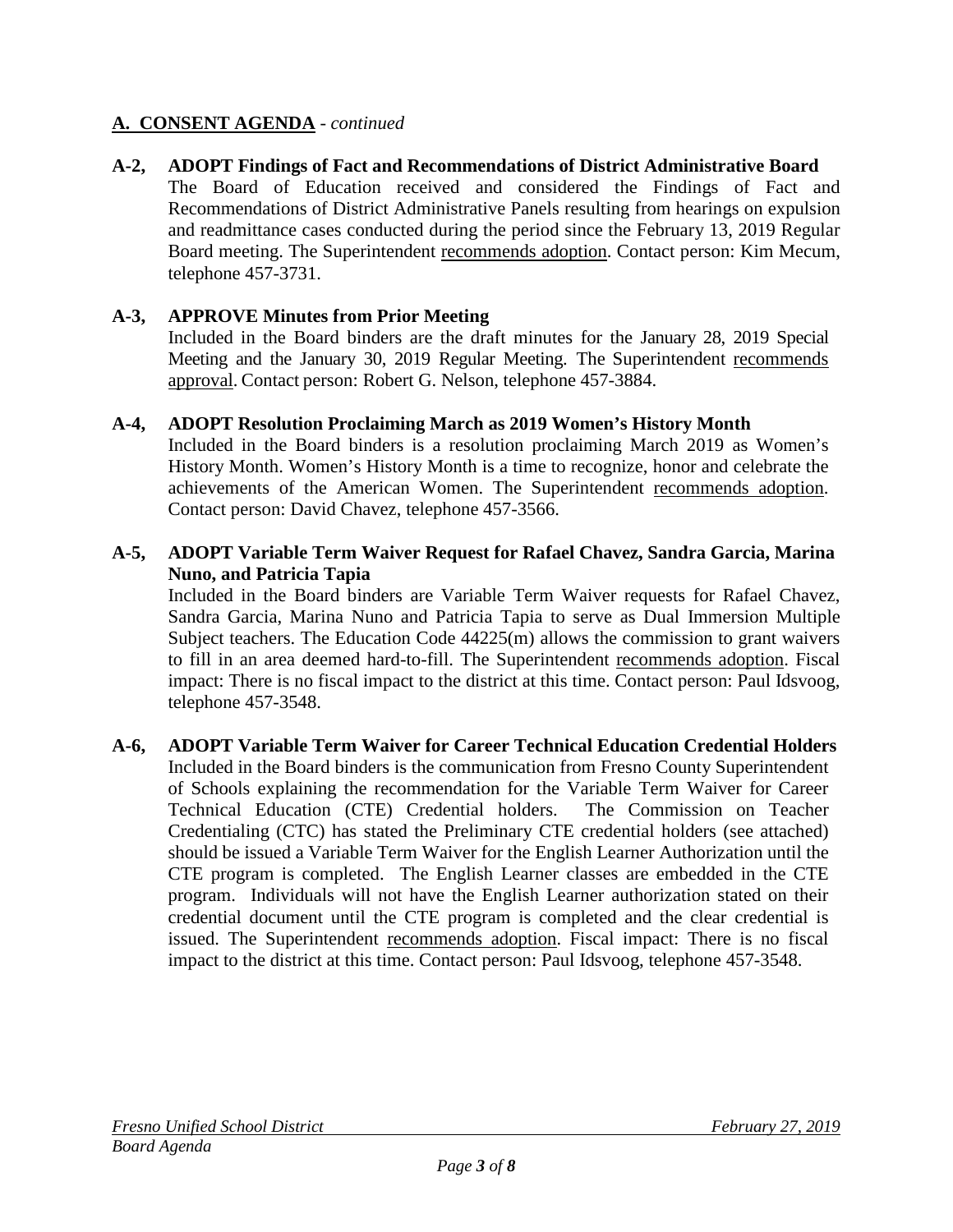#### **A-7, APPROVE Addendum to the Center for Advanced Research and Technology Operating Agreement**

Included in the Board binders is an addendum between Fresno and Clovis Unified School Districts for the Center for Advanced Research and Technology (CART). The current Operating Agreement between Fresno and Clovis Unified does not currently provide for major maintenance repair and/or replacement of CART Facilities. The Superintendent recommends approval. Fiscal impact: Funds in the amount of \$928,709 are included in the Deferred Maintenance Fund/Measure X. Contact person: Ruth F. Quinto, telephone 457- 6226.

#### **A-8, APPROVE Award of Bid 19-21 Sections A and B, Fremont Elementary School and Baird Middle School Boiler and Chiller Replacement**

Included in the Board binders is information on Bid 19-21 Sections A and B, to replace the boiler and chiller at Fremont Elementary School and Baird Middle School. The equipment is recommended for replacement based on "worst first" evaluation of greatest need that includes the totality of factors including age, condition as indicated by cost of repairs, regulatory requirements, and health and safety considerations. The new equipment will improve energy efficiency, and cooling and heating capacity and reliability.

Staff recommends award to the lowest responsive, responsible bidder:

Sections A and B: Strategic Mechanical, Inc. (Fresno, California) \$508,000

The Superintendent recommends approval. Fiscal impact: \$508,000 is available in Deferred Maintenance Fund/Measure X. Contact person: Karin Temple, telephone 457- 3134.

## **A-9, APPROVE Language Learning Project Grant Independent Contractor Services Agreements**

Approval is being requested of four Independent Contractor Service Agreements for Dual Language Learning experts supporting the Language Learning Project grant. California Department of Education granted Fresno Unified School District \$995,900. The goal of the Language Learning Project is to improve professional development and training for early learning educators to better support the needs of young Dual Language Learners (DLLs) ages birth to 5. The Superintendent recommends approval. Fiscal impact: There is no fiscal impact to the district. Contact person: Lindsay Sanders, 457-3750.

## **A-10, DENY Claim #GL18-1213-2402**

Included in the Board binders is a Claim for Damages by a Minor, case #GL18-1213- 2402. The Superintendent recommends that the Claim be denied, and the matter referred to the district's Executive Director of Benefits and Risk Management for further handling. Fiscal impact: There is no fiscal impact to the district at this time. Contact person: Ruth F. Quinto, telephone 457-6226.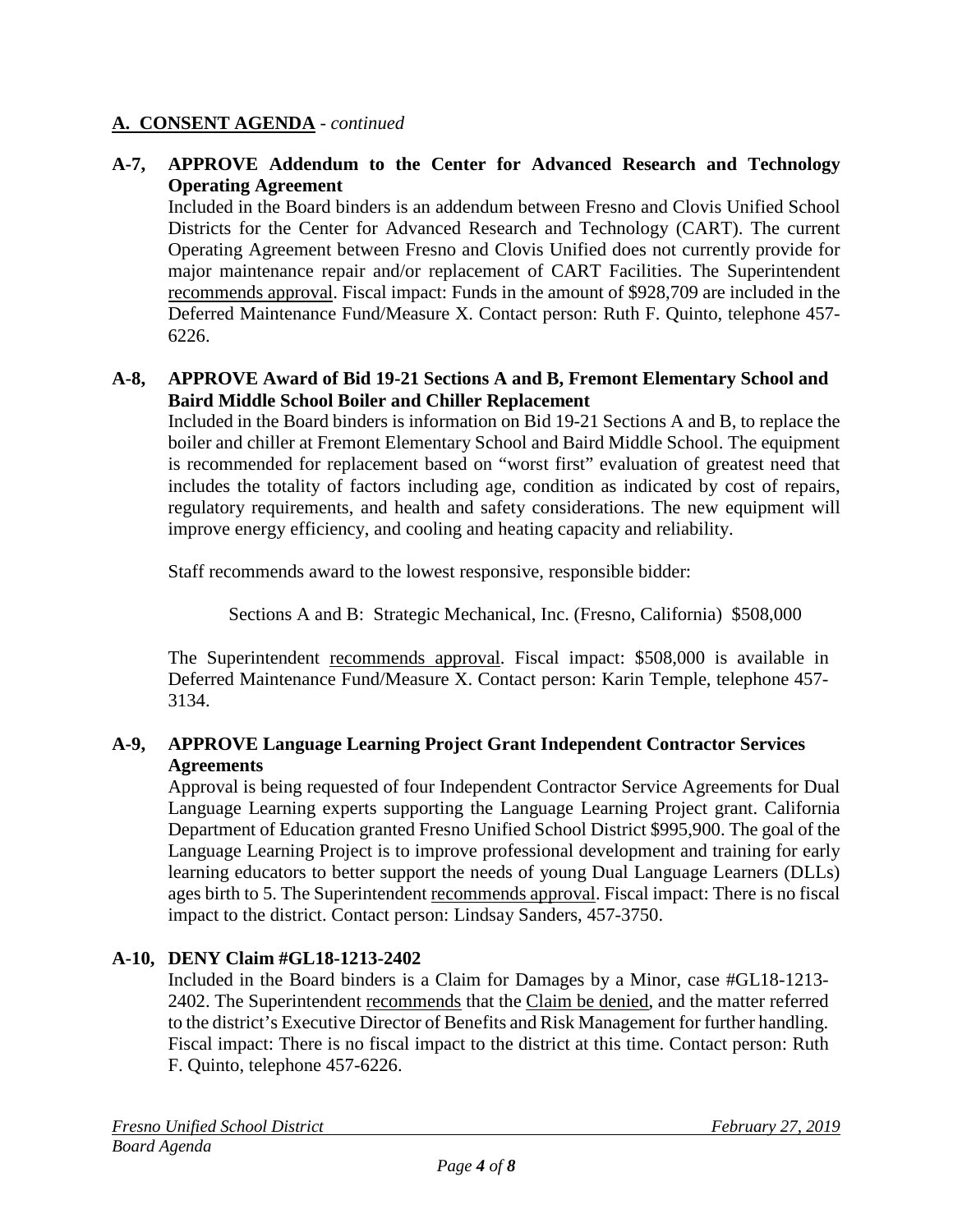#### **A-11, DENY Claim #GL19-0129-2460**

Included in the Board binders is a Claim for Damages by Mary Ellen Martinez on behalf of Minor, case #GL19-0129-2460. The Superintendent recommends that the Claim be denied, and the matter referred to the district's Executive Director of Benefits and Risk Management for further handling. Fiscal impact: There is no fiscal impact to the district at this time. Contact person: Ruth F. Quinto, telephone 457-6226.

#### **A-12, RATIFY Change Orders for the Projects Listed Below**

Included in the Board binders is information on Change Orders for the following projects:

**Bid 18-26 Balderas, Centennial, Leavenworth Elementary Schools, and Edison High School, Portable Classrooms Relocation and Infrastructure**

Change Order(s) presented for ratification: \$ 110,443

**Bid 18-33R Fort Miller Middle School Gymnasium Make-up Air Units Replacement Rebid**

Change Order(s) presented for ratification: \$ 2,843

#### **Bid 18-38 Addicott, Columbia, Kirk, Robinson, Thomas, and Vang Pao Elementary Schools Portable Classrooms Relocation and Infrastructure**

Change Order(s) presented for ratification: \$ 49,227

The Superintendent recommends ratification. Fiscal impact: \$159,670 for Bids 18-26 and 18-38 is available in the General Fund; \$2,843 for Bid 18-33R is available in the Measure X Fund. Contact person: Karin Temple, telephone 457-3134.

#### **A-13, RATIFY Purchase Orders from December 1, 2018 through December 31, 2018 – Primary Report and Zero Dollar Contracts**

Included in the Board binders is information on purchase orders issued from December 1, 2018 through December 31, 2018. Two agenda items will be presented to ratify purchase orders. The first agenda item will include the Primary Report with all purchase orders issued during the reported dates with the exception of those that may present a potential conflict of interest for an individual Board member. All remaining purchase orders are covered in the Supplemental Report and presented as a second agenda item. By segregating purchase orders in this manner, Board members with potential conflicts of interest can abstain from taking action on the Supplemental Report while still voting along with the rest of the Board on the Primary Report. Also attached and included for ratification is a list of zero dollar contracts that specify terms but where no funds will be exchanged between Fresno Unified and other entities. The Superintendent recommends ratification. Fiscal impact: Funding is noted on the attached pages. Contact person: Karin Temple, telephone 457-3134.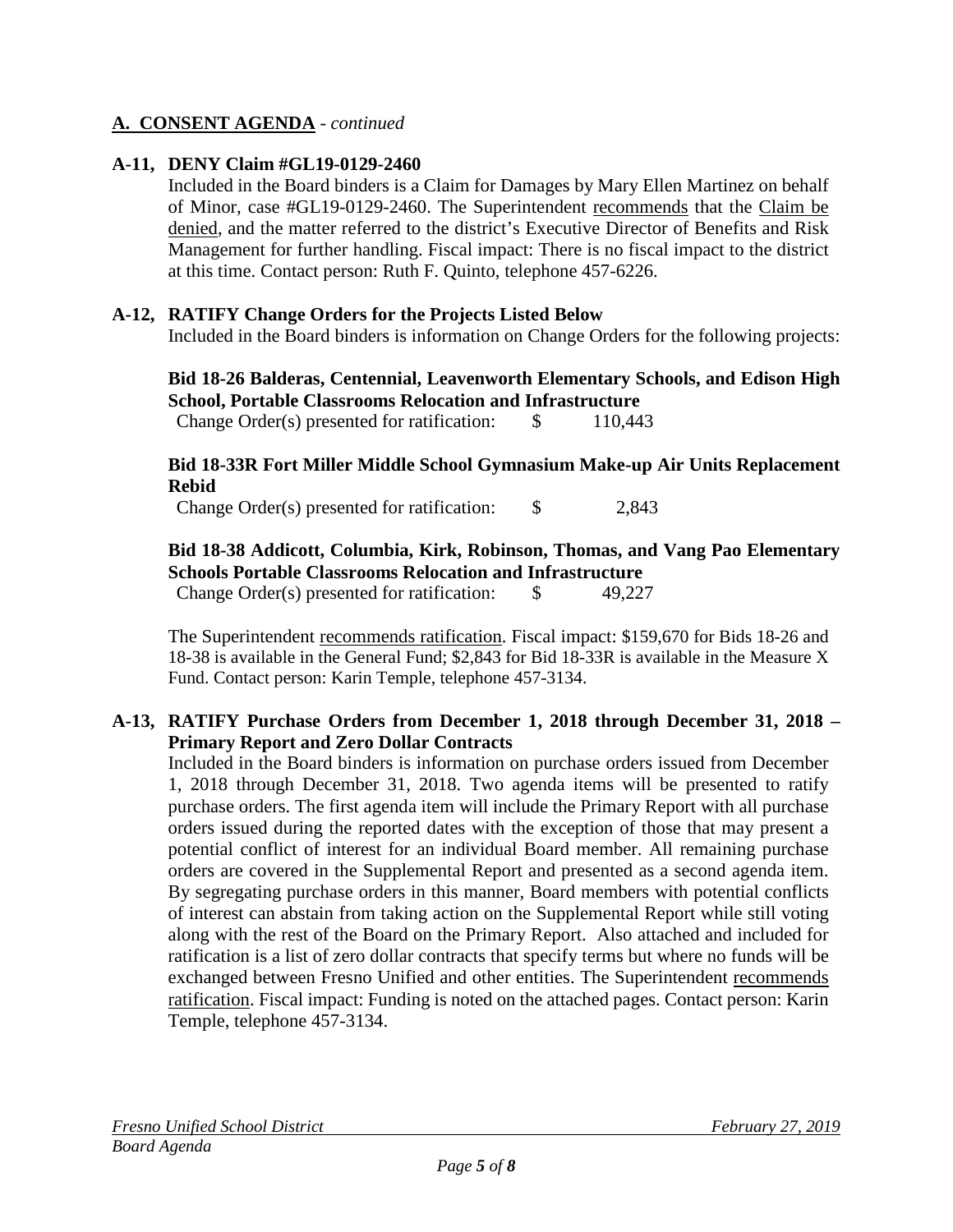#### **A-14, RATIFY Purchase Orders from December 1, 2018 through December 31, 2018 – Supplemental Report**

Included in the Board binders is information on purchase orders issued from December 1, 2018 through December 31, 2018. Two agenda items will be presented to ratify purchase orders. The first agenda item will include the Primary Report with all purchase orders issued during the reported dates with the exception of those that may present a potential conflict of interest for an individual Board member. All remaining purchase orders are covered in the Supplemental Report and presented as a second agenda item. By segregating purchase orders in this manner, Board members with potential conflicts of interest can abstain from taking action on the Supplemental Report while still voting along with the rest of the Board on the Primary Report. The Superintendent recommends ratification. Fiscal impact: Funding is noted on the attached pages. Contact person: Karin Temple, telephone 457-3134.

#### **END OF CONSENT AGENDA (ROLL CALL VOTE)**

## **UNSCHEDULED ORAL COMMUNICATIONS**

Individuals who wish to address the Board on topics within the Board's subject matter jurisdiction, but **not** listed on this agenda may do so at this time. If you wish to address the Board on a specific item that is listed on the agenda, you should do so when that specific item is called.

While all time limitations are at the discretion of the Board President, generally members of the public will be limited to a maximum of three (3) minutes per speaker for a total of thirty (30) minutes of public comment as designated on this agenda. Any individual who has not had an opportunity to address the Board during this initial thirty (30) minute period may do so at the end of the meeting after the Board has addressed all remaining items on this agenda. Without taking action and only as expressly permitted by Board Bylaw 9323, Board members may ask questions, make brief announcements, or provide a brief response to statements presented by the public about topics raised in unscheduled oral communications. Board members must be recognized by the President in order to speak and will generally be limited to no more than one (1) minute each for this purpose. The Board President shall have the discretion to further limit Board members' opportunity to speak on topics raised in unscheduled oral communications to ensure the orderly and efficient conduct of District business.

Members of the public with questions on school district issues may submit them in writing. The Board will automatically refer to the Superintendent any formal requests that are brought before them at this time. The appropriate staff member will furnish answers to questions.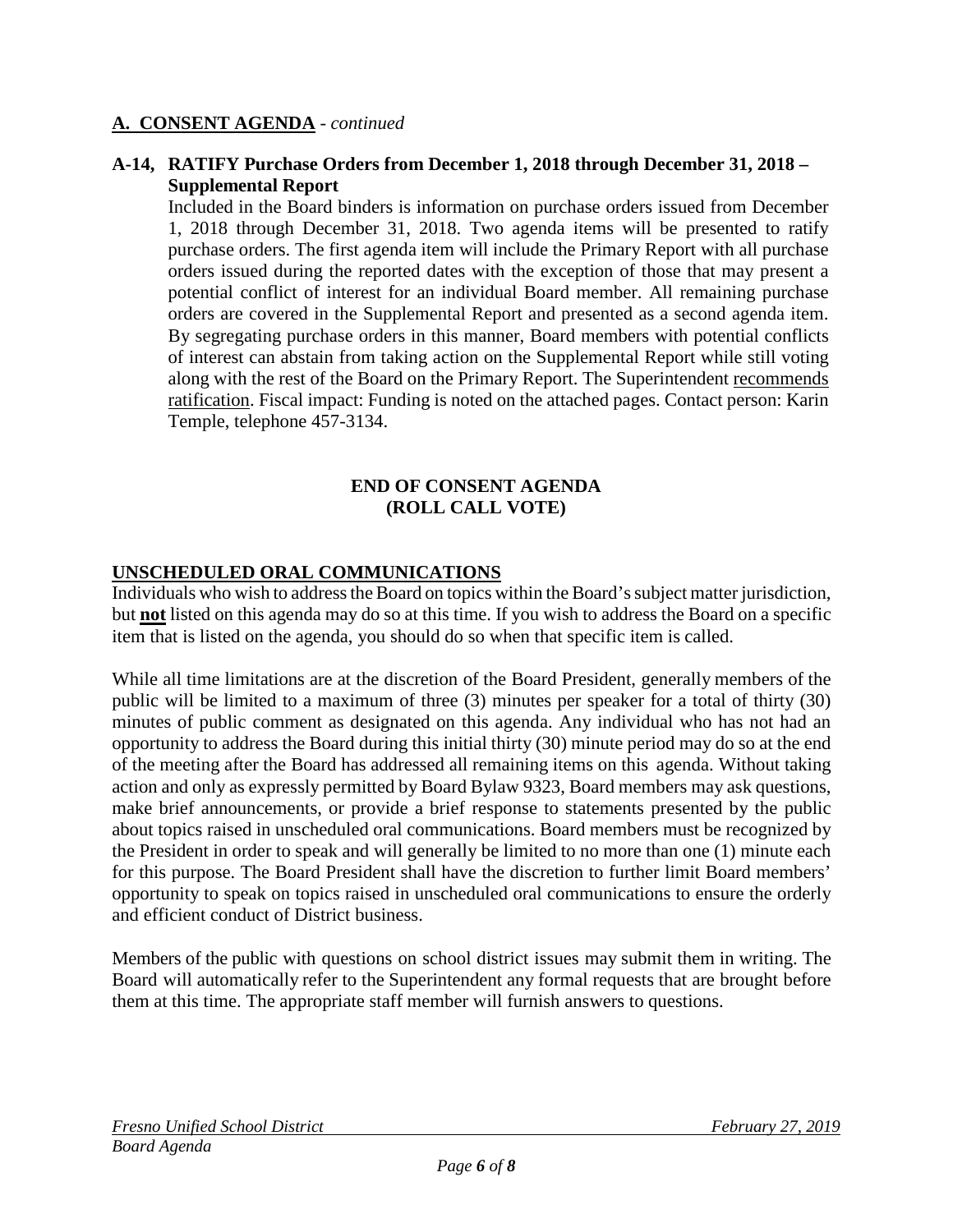#### **B. CONFERENCE/DISCUSSION AGENDA**

#### **6:45 P.M.**

#### **B-15, DISCUSS and APPROVE Grant Application to the California Department of Education for Low-Performing Students Block Grant**

Requesting Board approval for a grant application to the California Department of Education (CDE) for the Low-Performing Students Block Grant Funds. Funds will be used to close the literacy gap for African American students with high quality reading interventions in partnership with Springboard Collaborative and its proven reading program models. The Superintendent recommends approval. Fiscal impact: The application requests \$1.4 million in Low-Performing Students Block Grant Funds. Contact person: Wendy McCulley, telephone 457-3749.

## **6:55 P.M.**

#### **B-16, PRESENT and DISCUSS the 2019/20 Local Control and Accountability Plan Feedback**

Senate Bill (SB) 97 requires that "a governing board of a school district shall consult with teachers, principals, administrators, other school personnel, local bargaining units of the district, parents and pupils in developing the Local Control and Accountability Plan". Staff will present and discuss the input received from our stakeholders in preparation for 2019/20 budget discussions. Fiscal impact: Not available at this time. Contact person: Ruth F. Quinto, telephone 457-6226.

## **7:15 P.M.**

## **B-17, PRESENT and DISCUSS the 2019/20 Strategic Budget Development**

At the January 16, 2019, January 30, 2019, and February 13, 2019 Board of Education meetings, the 2019/20 Governor's Proposed Budget and the District's preliminary strategic budget development were discussed. On February 27, 2019 staff and the Board will continue budget development discussions. Fiscal impact: Not available at this time. Contact person: Ruth F. Quinto, telephone 457-6226.

## **C. RECEIVE INFORMATION & REPORTS**

#### **C-18, Receive Proposed Revisions for Board Policies (BP) 5141.52, 5144, 6142.3 (NEW), 6152.1 (NEW), and 6178**

Included in the Board binders are proposed revisions for the following five Board Policies (BP):

- o BP 5141.52 Suicide Prevention
- o BP 5144 Discipline
- o (NEW) BP 6142.3 Civic Education
- o (NEW) BP 6152.1 Placement In Mathematics Courses
- o BP 6178 Career Technical Education